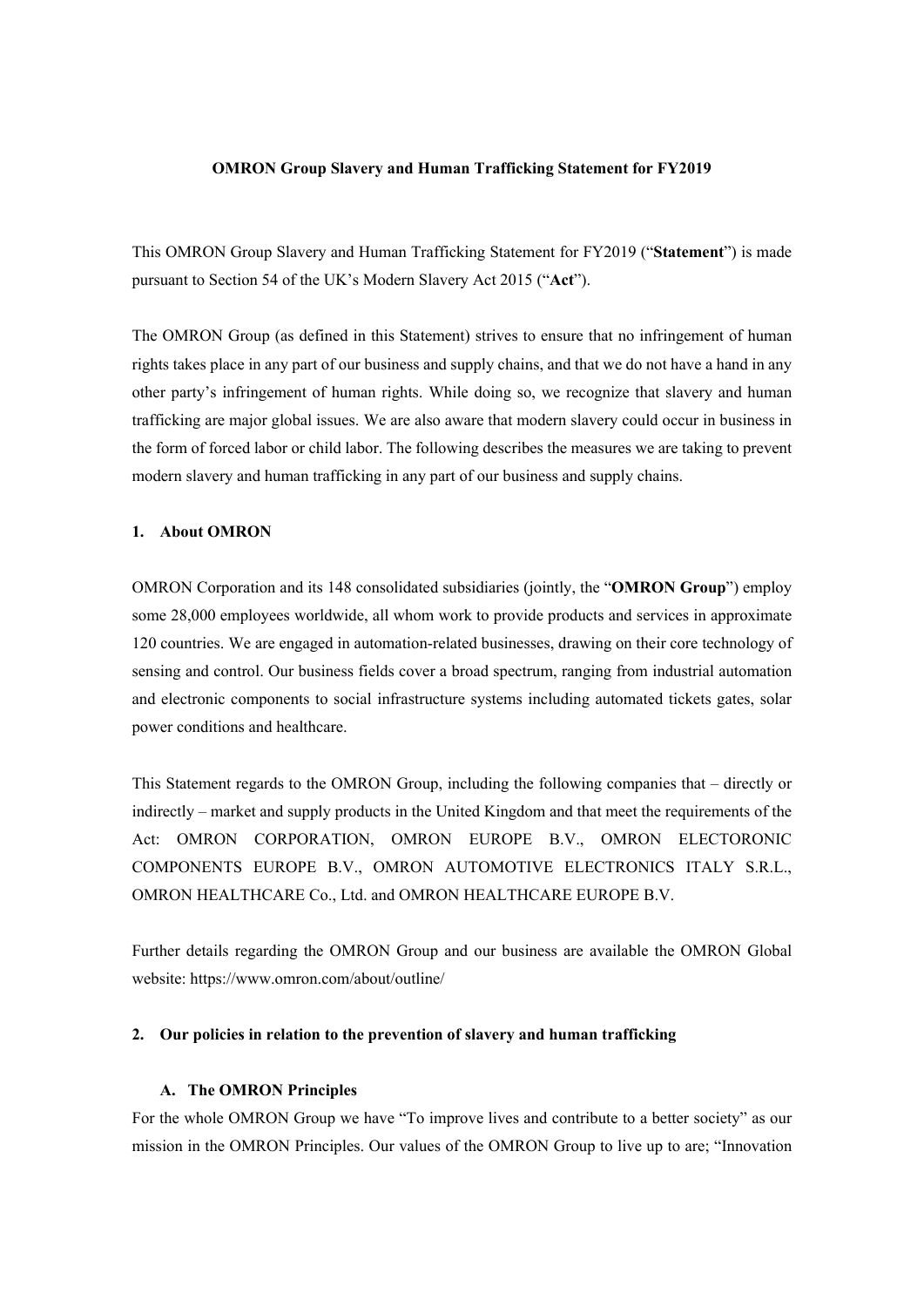Driven by Social Needs," "Challenging Ourselves," and "Respect for All." The value "Respect for All" represents our pride in acting with integrity and our ongoing belief in human potential. This refers to respecting diversity, personality, and individuality, while also comprising the underlying values for all our activities, as we pursue fulfillment at work and a rewarding life at home and in society. The OMRON Principles are accessible via the following link: https://www.omron.com/about/principles/

# **B. OMRON Group Sustainable Conduct Policies and Rules for Ethical Conduct**

We have established "OMRON Group Sustainable Conduct Policies" and "Rules for Ethical Conduct" to stipulate our basic policies for management practices. These also include action guidelines that OMRON Group directors, officers, and employees are required to follow. The "OMRON Group Sustainable Conduct Policies" and "Rules for Ethical Conduct" clearly indicate that the OMRON Group is conscious of the fact that all human beings are born to be free and equal, and that we must respect the basic human rights of all individuals. Also specified is the prohibition of discrimination on any basis and violation of human rights in any other form. Moreover, the "OMRON Group Sustainable Conduct Policies" and "Rules for Ethical Conduct" prohibit any form of forced, compulsory, or child labor, including slavery and human trafficking. They also clearly state that the OMRON Group upholds the "UN Guiding Principles on Business and Human Rights" and fulfills its corporate responsibility to respect human rights by developing procedures to identify, prevent, mitigate, and remedy any practice that may have an adverse impact on human rights. The revised fiscal 2019 edition added the phrase: "We also expect business partners related to our operations, products and/or services to understand and comply with this policy." In this way, we clearly demonstrate our policy of exercising our influence on our external stakeholders, including any part of our supply chain, as well as our employees. The "OMRON Group Sustainable Conduct Policies" and "Rules for Ethical Conduct" are accessible via the following link:

https://www.omron.com/about/sustainability/pdf\_inquiry/pdf/omron\_csr\_guideline\_w.pdf

# **C. OMRON Group Purchasing Policies/Sustainable Procurement Guidelines**

For our supply chains, we have also established the "OMRON Group Purchasing Policies" which set forth our commitment to fulfilling our corporate social responsibility by globally promoting comprehensive sustainable procurements. These cover compliance with laws and regulations as well as focusing on environmental preservation. For the implementation of these "OMRON Group Purchasing Policies", we have also established the "OMRON Group Sustainable Procurement Guidelines" which clearly specify that slavery and human trafficking are prohibited and should not take place. We request that all of our suppliers understand these "OMRON Group Sustainable Procurement Guidelines" and follow them. The "OMRON Group Sustainable Procurement Guidelines" were established by referring to the Responsible Business Alliance ("**RBA**") Code of Conduct. The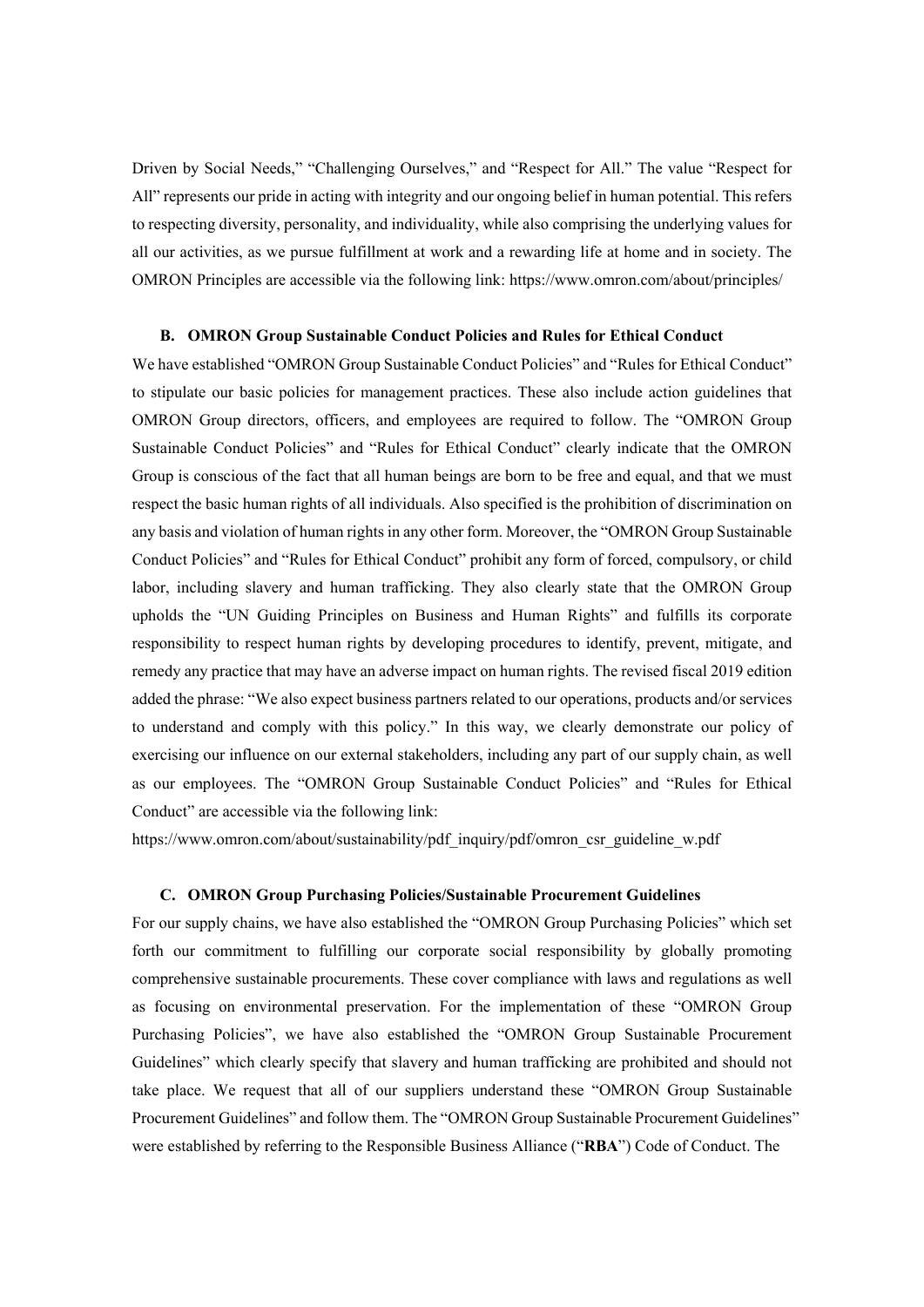"OMRON Group Purchasing Policies" and the "OMRON Group Sustainable Procurement Guidelines" respectively are accessible via the following links: https://www.omron.com/about/purchase/ https://www.omron.com/global/en/assets/file/about/purchase/gideline.pdf

# **D. Upholding the United Nations Global Compact's Ten Principles**

In 2008, we declared our support for the Ten Principles of the United Nations Global Compact (UNGC), including the elimination of all forms of forced and compulsory labor. https://www.omron.com/about/sustainability/omron\_csr/message/

### **3. Our efforts to prevent slavery and human trafficking**

We have identified issues related to human rights and labor practices, such as slavery and human trafficking, which are matters of growing global concern, as sustainability issues requiring the focus of the OMRON Group. We are addressing these issues by integrating them into the OMRON Group's medium-term management plan. As a specific initiative, we established a human rights risk management system, and we conduct due diligence regarding human rights in accordance with applicable global standards.

#### **A. Due Diligence**

In fiscal year 2017, we carried out an in-house analysis to determine which parts of our value chains are most subject to human rights risks, such as incidences of slavery and human trafficking. To do this, we referred to the reporting of an international human rights NGO, as well as advice from an external consulting firm. As a result, we learned that there is a potential risk of slave labor and human trafficking taking place at OMRON Group factories and supply chains in Japan, China, and Southeast Asia. In particular, we determined that potential risks are especially high with temporary workers, contract workers, and foreign workers who are engaged with production. In fiscal year 2019 as well, we took measures in response to the results of this risk assessment.

### *The OMRON Group: investigations and assessments*

Internally, we conducted onsite investigations and assessments at 19 OMRON Group production sites, mainly those in Japan, China, and Asia Pacific countries, using the Self-Assessment Questionnaire (SAQ) from the RBA. Of these sites, the Vietnamese factory underwent an audit by the RBA Validated Assessment Program (RBA-VAP), receiving an assessment from a third-party audit firm. As one of our key challenges, we are currently working on the protection of human rights for the employees of contractors who provide services (such as production, development, in-house logistics, security guards,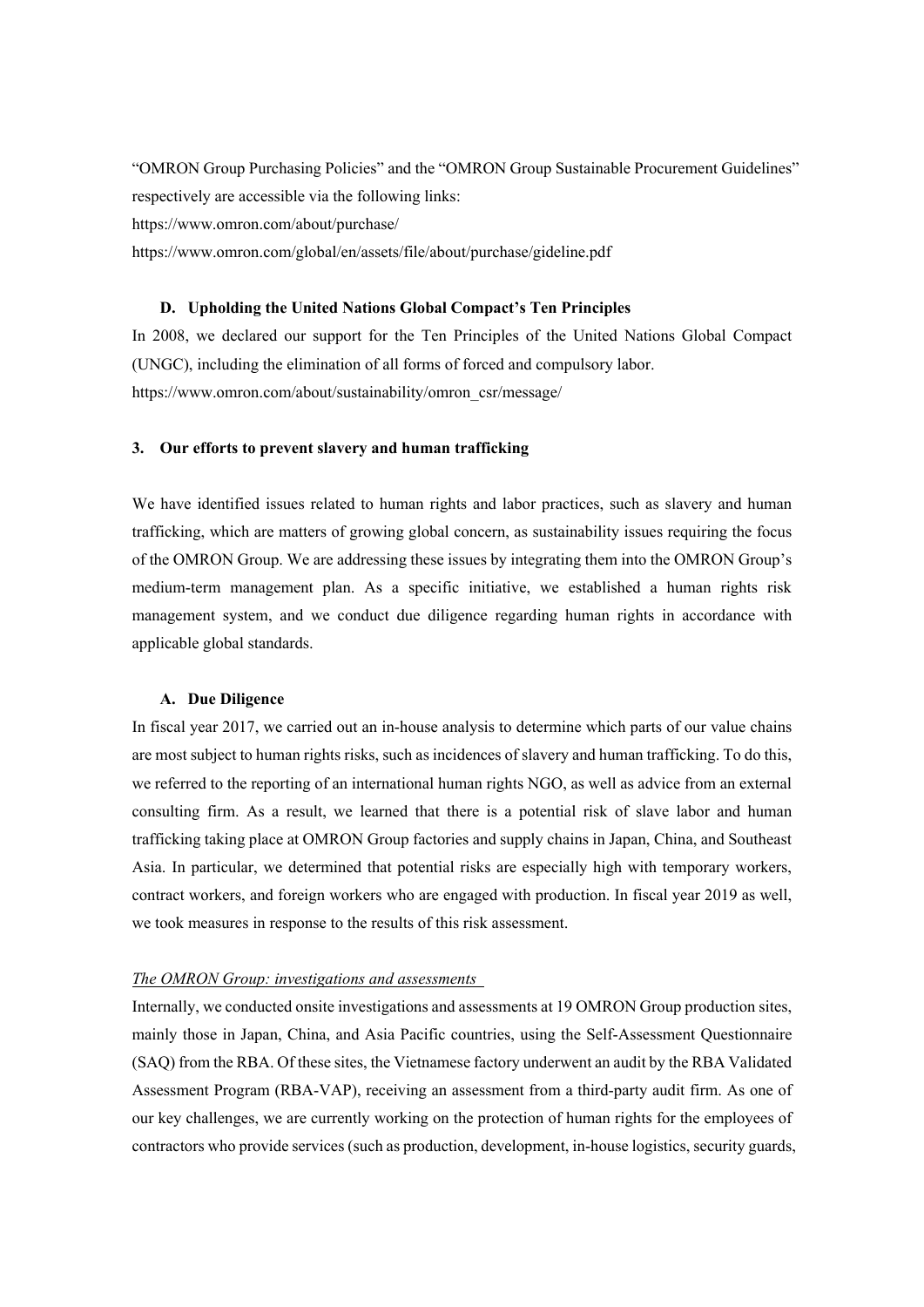meal service, cleaning, etc.) at our production sites. To address this challenge, we have enhanced our human rights training program and whistleblower system in Japan. We have also begun preparatory steps for the monitoring and auditing of contractors with regard to human rights and labor practices.

# *Supply Chains*

As for our supply chains, as mentioned in this Statement, we are working together with our suppliers to prevent the occurrence of human rights-related issues. To avoid the risk of infringing upon human rights, we implement a periodic review of our suppliers. Specifically, we conduct a survey by distributing self-assessment sheets. With these, suppliers can confirm their compliance with the "OMRON Group Sustainable Procurement Guidelines", including observance of human rights and fair labor practices. Based on the results of the survey, we request that suppliers make improvements as necessary. In fiscal 2019, our 51 major suppliers, 666 suppliers in Japan, 472 suppliers in Greater China, and 61 suppliers in Asia Pacific were subject to self-assessment. Our 17 suppliers in Greater China underwent onsite investigation in addition to self-assessment in order to confirm their compliance with the OMRON Group Sustainable Procurement Guidelines. Suppliers for whom risks were identified such as long working hours as a result of the onsite investigation were requested to draw up an improvement plan, and corrective action is now being taken. In fiscal 2020, we plan to conduct a self-assessment survey at our major suppliers, as well as other suppliers in China.

#### **B. Management Review**

The results of the aforementioned human rights due diligence revealed that OMRON had no cases of slavery or human trafficking in fiscal 2019. Our initiatives to address sustainability issues, including slave labor, human trafficking, and other human rights-related issues, are annually evaluated by the Sustainability Committee, which then reports the results of evaluation to the Executive Council and the Board of Directors.

### C. **Whistleblower hotlines**

As mentioned above, OMRON Group employees (including temporary workers), a whistleblower system is available at each OMRON Group company (or each region). With this system, employees can easily blow the whistle on unethical corporate activities or seek advice in a confidential manner on a topic of concern. This can also be done anonymously if desired and allowed under local law. In fiscal 2019, this system was also made available for use by employees of the contractors who provide services at our production sites in Japan. For our supply chains, the Compliance Hotline is in place for use to report suspected acts of impropriety or seek advice. Reported matters are subject to confidential investigation and whistleblowers are strictly protected from any detrimental treatment.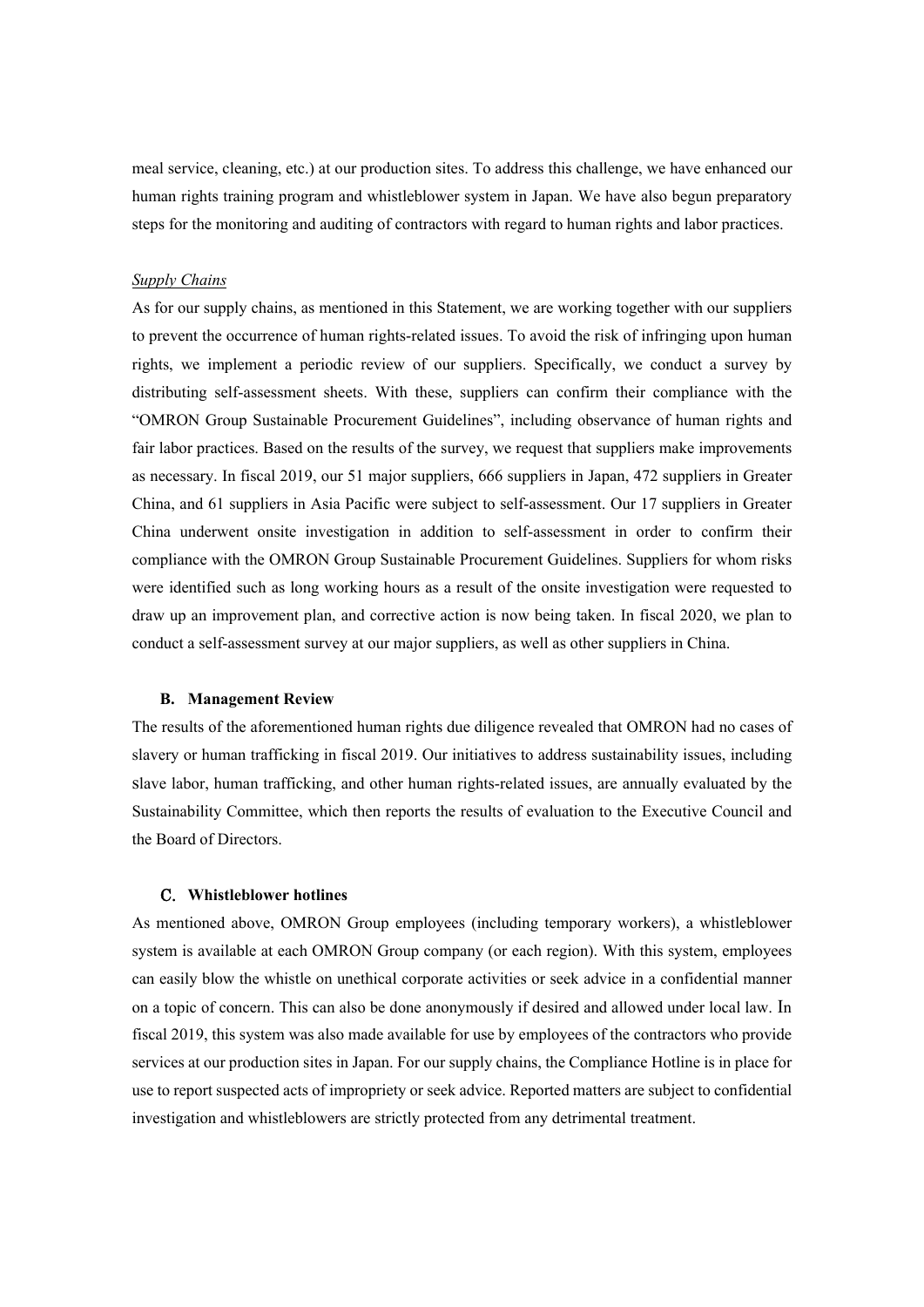# D. **Employee training**

With the aim of promoting fairness, integrity, and honesty in business practices, OMRON specified October of each year as "Corporate Ethics Month". During this month, messages from top executives regarding business ethics are delivered to employees and executives of OMRON Corporation and its subsidiaries throughout the world. These messages are delivered in 25 different languages. Other activities include workplace training and distribution of corporate ethics cards.

As for procurement operations, a policy was established to globally promote sustainable procurement practices on a comprehensive basis. This includes compliance with laws and regulations, protection of human rights, and prevention of forced and compulsory labor. To set forth the procedures for implementing this policy, the "OMRON Group Rules for Purchasing "were established. Currently, we are working to instill these rules across the OMRON Group by sharing information at meetings involving the purchasing officers of all OMRON Group companies and by giving briefings to each factory's purchasing department.

In fiscal 2019, a study session was organized targeting purchasing representatives from OMRON Headquarters and those in China for the purpose of realizing sustainable procurement. In this study session, participants reaffirmed the importance of avoiding human rights risks on global supply chains, including forced, compulsory, and child labor. Participants also exchanged opinions regarding issues of ongoing activities and countermeasures to be taken in the future.

# **4. Looking forward**

In fiscal year 2020, we will continue the monitoring and auditing of our production sites and suppliers using RBA tools, as we look to continue to assess risks and take corrective actions. We will also continue to work on the establishment of a framework to respect and protect the human rights of suppliers' employees who work at our facilities. These include temporary workers who work at our production sites and employees of contractors providing services (such as production, development, in-house logistics, security guards, meal service, cleaning, etc.). We plan to complete the framework in Japan by the end of fiscal 2020 and roll it out globally from fiscal year 2021 onward.

This Statement was approved and signed by a director delegated by the OMRON Corporation Board of Directors. In accordance with Paragraph 7 of section 54 of the Act, the Omron Group will publish this Statement on its global website, www.omron.com, and include a link to the Statement in a prominent place on that website's homepage.